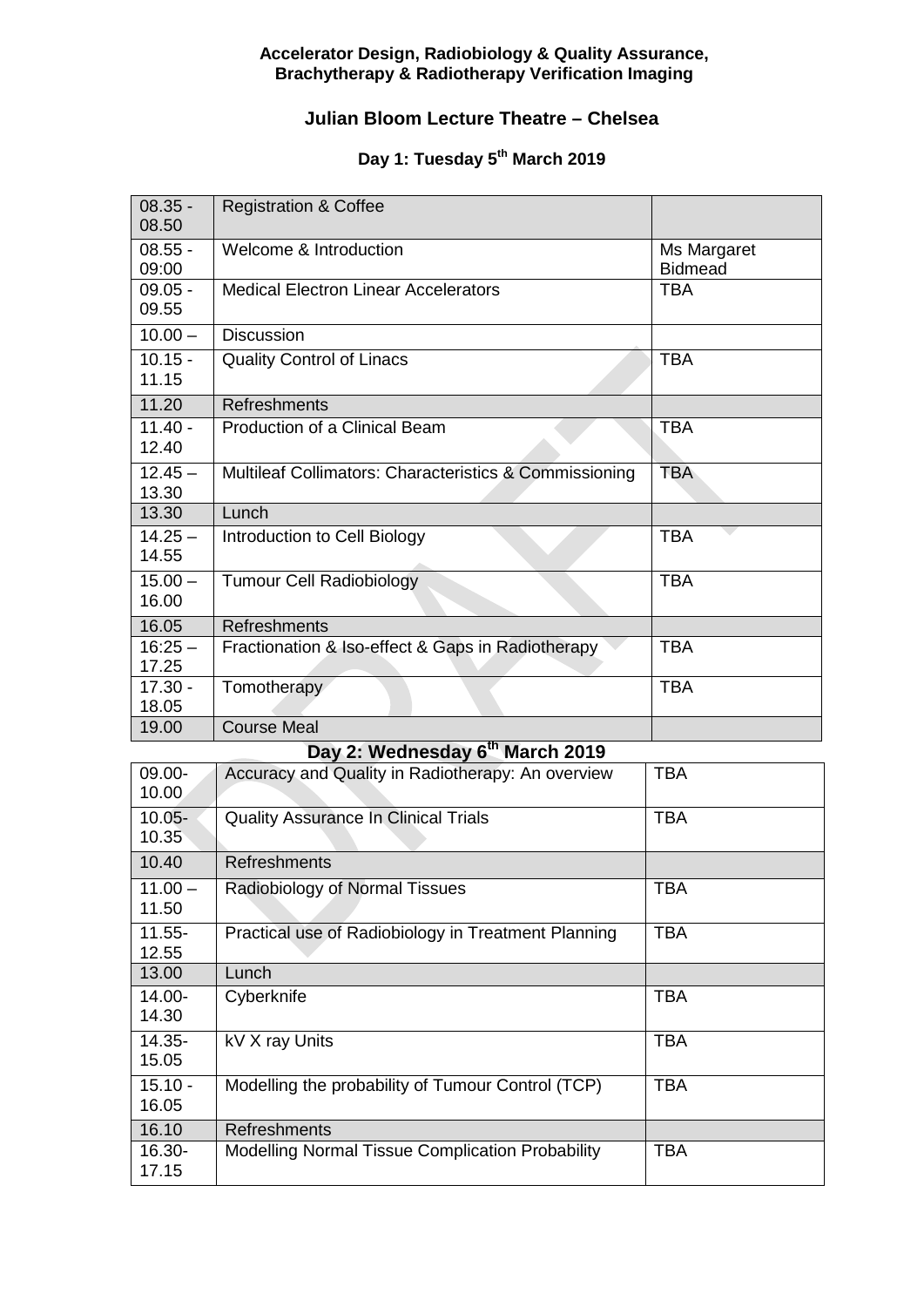#### **Accelerator Design, Radiobiology & Quality Assurance, Brachytherapy & Radiotherapy Verification Imaging**

## **Day 3: Thursday 7th March 2019**

| $08.30 -$<br>09.25 | Clinical Indication for Brachytherapy        | <b>TBA</b> |
|--------------------|----------------------------------------------|------------|
| $09.30 -$<br>10.00 | <b>Intracavitary Dosimetry</b>               | <b>TBA</b> |
| $10.05 -$<br>10.45 | Calibration and QA of Brachytherapy Sources  | <b>TBA</b> |
| 10.50              | <b>Refreshments</b>                          |            |
| $11.10 -$<br>12.05 | <b>Gynaecology Cancers</b>                   | <b>TBA</b> |
| $12.10 -$<br>13.05 | 3D Image based Brachytherapy Planning        | <b>TBA</b> |
| 13.10              | Lunch                                        |            |
| $14.10 -$<br>14.55 | <b>Transperineal Prostate Brachytherapy</b>  | <b>TBA</b> |
| $15.00 -$<br>15.45 | The Radiobiology of Brachytherapy            | <b>TBA</b> |
| 15.50              | Refreshments                                 |            |
| $16.10 -$<br>16.55 | Radiation Protection Issues in Brachytherapy | TBA        |

# **Day 4: Friday 8th March 2019**

| $09.00 -$ | Image Handling in Radiotherapy                     | <b>TBA</b> |
|-----------|----------------------------------------------------|------------|
| 09.45     |                                                    |            |
| $09.50 -$ | <b>IGRT Techniques</b>                             | <b>TBA</b> |
| 10.35     |                                                    |            |
| 10.40     | <b>Refreshments</b>                                |            |
| $11.00 -$ | Image Guidance in Radiotherapy: Accuracy,          | <b>TBA</b> |
| 11.45     | Frequency & Dose                                   |            |
| $11.50 -$ | Errors & Margins in Image Guided Radiation         | <b>TBA</b> |
| 12.40     | Therapy                                            |            |
| 12.45     | Lunch                                              |            |
| $13.45 -$ | <b>EPID Imaging in Routine Practice, Dosimetry</b> | TBA        |
| 14.35     | & Quality Control                                  |            |
| $14.40 -$ | Radiation Protection in External Beam              | <b>TBA</b> |
| 15.25     | Radiotherapy                                       |            |
| 15.30     | <b>Refreshments</b>                                |            |
| $15.55 -$ | MR Guided Radiation Therapy:                       | <b>TBA</b> |
| 16.40     | <b>Treatment Devices</b>                           |            |
| $16.45 -$ | Research & Development Opportunities in RT         | <b>TBA</b> |
| 17.15     |                                                    |            |
| 17.20     | Cheese & Wine Evening                              |            |